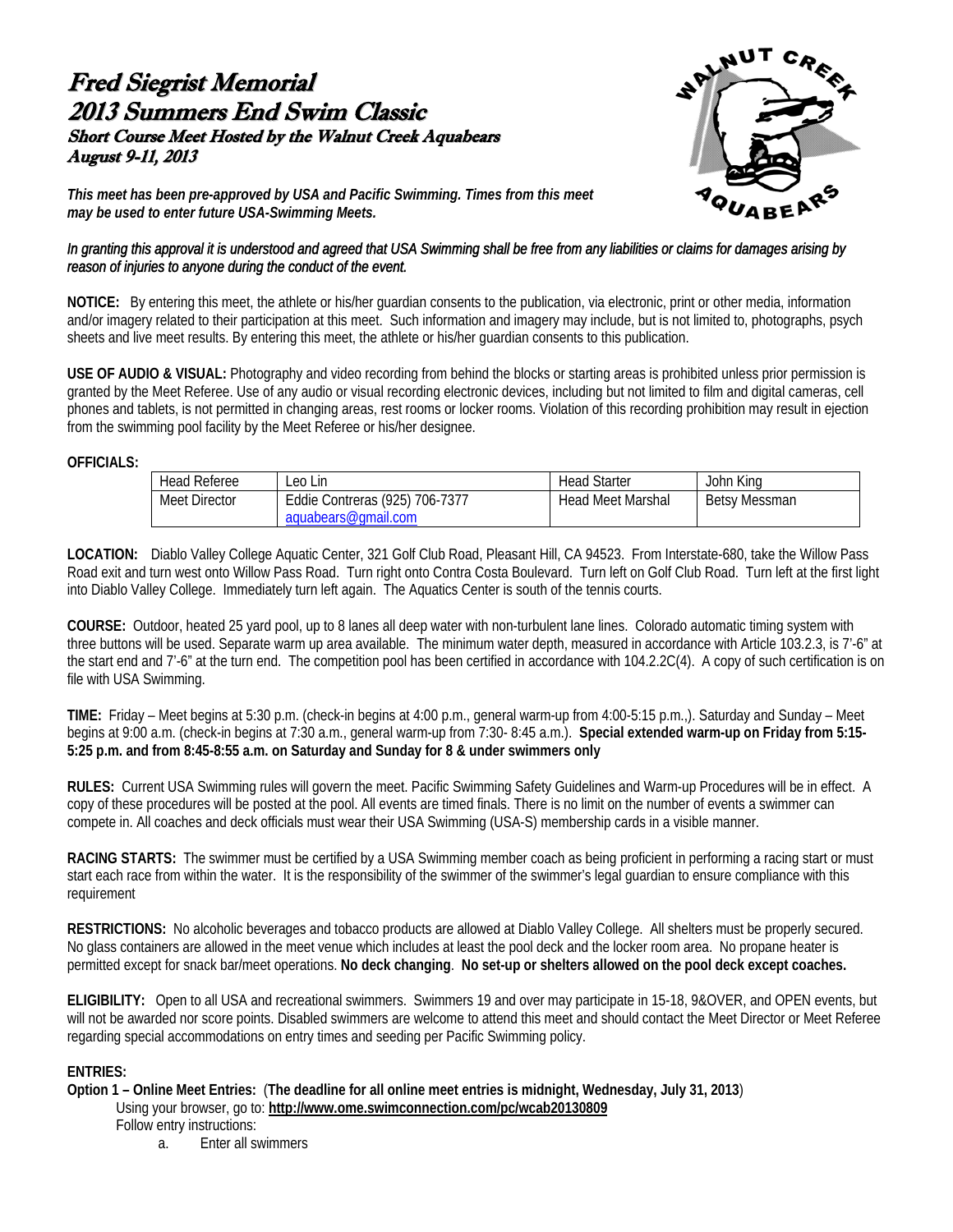- b. **If Recreational League Swimmer** (no USA Swimming Reg. No. available), click on the ""Guide me how to enter a swimmer to this meet" tab. In the following screen, Ignore Swimming Association, and click **NO** to the question "Is your swimmer registered with USA Swimming", and enter the swimmer's information on the next screen, and enter your TEAM's abbreviated name.
- c. *Entry times must be submitted in yards.*
- d. Make online credit card payment for meet entries at the secure site
- e. You will receive confirmation of acceptance into the meet at time of payment. This confirmation should be brought to the meet as proof of entry.

Note: Entering the meet online is completely voluntary and is in no way required or expected in order to enter the meet. Swim Connection LLC charges a processing fee for this service of \$1.00 per swimmer plus 5% of the Entry Fees. The processing fee is a separate fee from the entry fees. If you do not wish to pay the processing fee, enter the meet using the attached forms. **No refunds will be made.**

**Option 2 – Surface Mail Entries:** Individual Consolidated Entry Cards must be completely filled out, including best short course time for each event. *Entry times must be submitted in yards.* 'No time' entries will not be accepted. **Entries must be postmarked by midnight Monday, July 31, 2013, or hand delivered by 5:00 p.m. on Wednesday, July 31, 2013 to 1374 Lupine Court, Concord, CA 94521.** No late entries will be accepted. **No refunds will be made**. Enclose a self addressed stamped postcard if you wish to confirm entry.

**ENTRY FEES:** \$5.00 per individual event, plus \$8.00 per swimmer pool/water surcharge. Relays are \$16.00 each. A check for the total amount must accompany each entry. Checks should be made payable to the Walnut Creek Aquabears. **There will be no refunds**. Entries will not be accepted unless accompanied with the full fee amount.

**CHECK-IN:** This meet will be deck seeded. Swimmers must check-in at the check-in table. Close for check-in for all events shall be no more than 60 minutes before the estimated time of the start of the first heat of the event. No event shall be closed more than 30 minutes before the scheduled start of the session. Swimmers who do not check-in will not be allowed to compete in the event.

**SCRATCHES:** Any swimmer not reporting for or competing in an individual timed final event shall not be penalized. Swimmers who must withdraw from an event after it is seeded are requested to inform the referee immediately.

**AWARDS:** Individual **Events:** Distinctive medals for 1st through 3rd places in each division (Gold, Silver, and Bronze), Ribbons for 4th through 8th places in each division (Gold, Silver, and Bronze), Heat Winner Ribbons. A swimmer's entry time determines which division they will be awarded in. Swimmer's entering an event with a time faster than the Gold Time Standard will be in the Gold Division. Swimmers entering an event with a time between the Gold and Silver Time Standards will be in the Silver Division. Swimmers entering an event with a time slower than the Silver Time Standard will be in the Bronze Division. Individual High Point Awards will be given for the highest scoring boy and girl in each division in the following age groups: 6&UN, 7, 8, 9, 10, 11, 12, 13, 14, 15-18. Individual Events will also be awarded in those age groups. In the case of a tie, duplicate awards will be given. OPEN and 9&OVER events will be awarded as one event, but will not be scored. **Relay Events:**  Distinctive medals for 1<sup>st</sup> place, Ribbons for  $2<sup>nd</sup>$  and  $3<sup>rd</sup>$  places. Team High Point Trophies will be awarded to the top three scoring teams in two divisions, according to the number of entries received. *Note: Individual awards must be picked up at the meet. We will not mail or distribute them after the meet.* 

**SCORING:** All events will be scored 1st through 8th places in each division. Points for individual events will be 9, 7, 6, 5, 4, 3, 2, 1. Points for relay events will be 18, 14, 12, 10, 8, 6, 4, 2.

**ADMISSION:** Free. A three-day program will be available for a reasonable price.

**REFRESHMENTS:** A full snack bar will be in operation each day. Lunch & beverages will be served to deck officials and coaches. Snacks and beverages will be served to timers throughout the day.

| Summers End Swim Classic<br>Spirit Advertisement<br>Support your team or swimmer by purchasing a "Spirit Ad" to appear in the Summers End Classic Program. |                                                                                                                                                                                                                                                                      |                            |                                                                                              |  |  |  |  |
|------------------------------------------------------------------------------------------------------------------------------------------------------------|----------------------------------------------------------------------------------------------------------------------------------------------------------------------------------------------------------------------------------------------------------------------|----------------------------|----------------------------------------------------------------------------------------------|--|--|--|--|
|                                                                                                                                                            | Individuals or teams may purchase these ads.<br>All ads must be copy ready, preferably in black and white. Send your copy ready "Spirit Ad" and a check made out to WCAB at 1374 Lupine<br>Court, Concord, CA 94521, all ads must be received by the entry deadline. |                            |                                                                                              |  |  |  |  |
| Prices:                                                                                                                                                    | 1/ <sub>4</sub> page<br>\$25                                                                                                                                                                                                                                         | $\frac{1}{2}$ page<br>\$50 | Full page<br>\$100                                                                           |  |  |  |  |
|                                                                                                                                                            |                                                                                                                                                                                                                                                                      |                            | Question about Spirit Ads- Contact Eddie Contreras at aquabears@gmail.com, or (925) 706-7377 |  |  |  |  |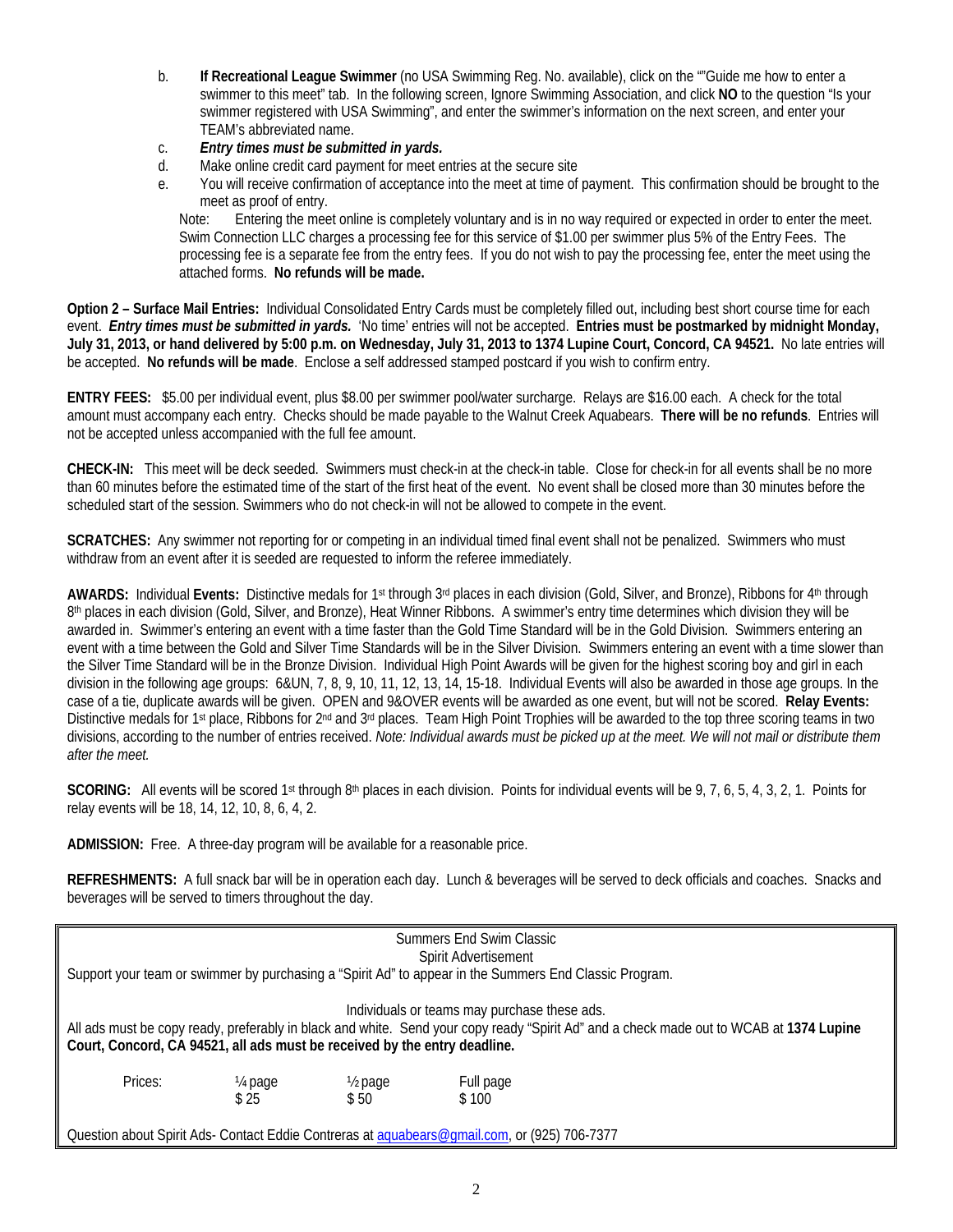### **Schedule of Events:**

| Friday, August 10 <sup>th</sup> – Warm-up/Check-in at 4:00 p.m., Competition at 5:30 p.m. |               |           |           |                             |             |                          |             |            |  |  |
|-------------------------------------------------------------------------------------------|---------------|-----------|-----------|-----------------------------|-------------|--------------------------|-------------|------------|--|--|
|                                                                                           | Girls         |           |           | Event                       | <b>Boys</b> |                          |             |            |  |  |
| Bronze min.                                                                               | Silver min.   | Gold min. | Event $#$ |                             | Event $#$   | Bronze min.              | Silver min. | Gold min.  |  |  |
|                                                                                           | 2:36.39       | 2:25.39   |           | 15-18 100 I.M. <sup>1</sup> |             | $\overline{\phantom{a}}$ | 2:28.99     | 2:14.99    |  |  |
|                                                                                           | 2:36.49       | 2:25.49   |           | 13/14 100 I.M. <sup>1</sup> |             | $\overline{\phantom{a}}$ | 2:32.99     | 2:19.99    |  |  |
|                                                                                           | 1:22.79       | 1:12.49   |           | 11/12 100 I.M.              |             | $ -$                     | 1:23.99     | 1:13.49    |  |  |
|                                                                                           | 1:34.79       | 1:22.99   |           | 9/10 100 I.M.               |             | $\overline{\phantom{a}}$ | 1:34.79     | 1:22.99    |  |  |
|                                                                                           | 1:49.99       | 1:37.99   |           | 7/8 100 I.M.                | 10          | $\overline{\phantom{a}}$ | 1:49.99     | 1:37.99    |  |  |
|                                                                                           | 2:09.99       | 1:49.99   |           | 6&U 100 I.M.                | 12          | $ -$                     | 2:09.99     | 1:49.99    |  |  |
|                                                                                           | $\sim$ $\sim$ | $- -$     | 13        | 9&OVER 200 I.M.             | 14          | $\sim$ $-$               | $- -$       | $\sim$ $-$ |  |  |

**Note: 1 – enter 200 IM time** 

| Saturday, August 11 <sup>th</sup> - Warm-up/Check-in at 7:30 a.m., Competition at 9:00 a.m. |                                                                                                                                                                                                                                                                                                                                    |               |                    |                            |                              |                          |             |               |  |
|---------------------------------------------------------------------------------------------|------------------------------------------------------------------------------------------------------------------------------------------------------------------------------------------------------------------------------------------------------------------------------------------------------------------------------------|---------------|--------------------|----------------------------|------------------------------|--------------------------|-------------|---------------|--|
|                                                                                             | Girls                                                                                                                                                                                                                                                                                                                              |               |                    | Event                      | <b>Boys</b>                  |                          |             |               |  |
| Bronze min.                                                                                 | Silver min.                                                                                                                                                                                                                                                                                                                        | Gold min.     | Event $#$          |                            | Events $#$                   | Bronze min.              | Silver min. | Gold min.     |  |
|                                                                                             |                                                                                                                                                                                                                                                                                                                                    |               | 15                 | OPEN 100 Free              | 16                           |                          |             |               |  |
| --                                                                                          | 29.09                                                                                                                                                                                                                                                                                                                              | 23.19         | 17                 | 6&U 25 Back                | 18                           | $\sim$ $\sim$            | 29.09       | 23.19         |  |
|                                                                                             | 23.19                                                                                                                                                                                                                                                                                                                              | 18.99         | 19                 | 7/8 25 Back                | 20                           | ٠.                       | 23.19       | 18.99         |  |
| --                                                                                          | 45.19                                                                                                                                                                                                                                                                                                                              | 39.49         | 21                 | 9/10 50 Back               | 22                           | $\overline{a}$           | 45.19       | 39.49         |  |
| $\overline{\phantom{a}}$                                                                    | 39.59                                                                                                                                                                                                                                                                                                                              | 34.59         | 23                 | 11/12 50 Back              | 24                           | $\sim$ $\sim$            | 38.99       | 34.19         |  |
| ٠.                                                                                          | 1:12.09                                                                                                                                                                                                                                                                                                                            | 1:06.59       | 25                 | 13/14 50 Back <sup>2</sup> | 26                           | $\overline{\phantom{a}}$ | 1:09.19     | 1:04.09       |  |
| $\overline{\phantom{a}}$                                                                    | 1:11.99                                                                                                                                                                                                                                                                                                                            | 1:06.39       | 27                 | 15-18 50 Back <sup>2</sup> | 28                           | $\overline{\phantom{a}}$ | 1:06.19     | 1:01.49       |  |
| $\overline{\phantom{a}}$                                                                    | ٠.                                                                                                                                                                                                                                                                                                                                 | $\sim$ $-$    | 29                 | OPEN 100 Breast            | 30                           | $\sim$ $\sim$            | --          | $\sim$ $\sim$ |  |
| $\sim$ $\sim$                                                                               | 29.09                                                                                                                                                                                                                                                                                                                              | 23.19         | 31                 | 6&U 25 Fly                 | 32                           | $\sim$ $-$               | 29.09       | 23.19         |  |
| $- -$                                                                                       | 21.59                                                                                                                                                                                                                                                                                                                              | 17.99         | 33                 | 7/8 25 Fly                 | 34                           | $\sim$ $\sim$            | 21.59       | 17.99         |  |
| $-1$                                                                                        | 41.59                                                                                                                                                                                                                                                                                                                              | 36.39         | 35                 | 9/10 50 Fly                | 36                           | $\ddotsc$                | 41.59       | 36.39         |  |
| $\frac{1}{2}$                                                                               | 36.69                                                                                                                                                                                                                                                                                                                              | 32.09         | 37                 | 11/12 50 Fly               | 38                           | $\sim$ $\sim$            | 36.39       | 32.19         |  |
| $\overline{a}$                                                                              | 1:12.09                                                                                                                                                                                                                                                                                                                            | 1:06.09       | 39                 | 13/14 50 Fly <sup>2</sup>  | 40                           | $\sim$                   | 1:07.09     | 1:04.99       |  |
| $\overline{a}$                                                                              | 1:11.99                                                                                                                                                                                                                                                                                                                            | 1:05.99       | 41                 | 15-18 50 Fly <sup>2</sup>  | 42                           | $\sim$ $\sim$            | 1:05.09     | 59.99         |  |
| $\overline{\phantom{a}}$                                                                    | ۰.                                                                                                                                                                                                                                                                                                                                 | $\sim$ $\sim$ | 43                 | 9&OVER 200 Free            | 44                           | $\sim$ $-$               | --          | $\sim$ $-$    |  |
|                                                                                             |                                                                                                                                                                                                                                                                                                                                    |               |                    | 15-18 Mixed 200 FR         | 45                           |                          |             |               |  |
|                                                                                             |                                                                                                                                                                                                                                                                                                                                    |               | 13-14 Mixed 200 FR | 47                         |                              |                          |             |               |  |
| All relays are mixed relays                                                                 |                                                                                                                                                                                                                                                                                                                                    |               | 11-12 Mixed 200 FR | 49                         | No time standards for relays |                          |             |               |  |
| (any combination of boys and girls)                                                         |                                                                                                                                                                                                                                                                                                                                    |               | 9/10 Mixed 200 FR  | 51                         |                              |                          |             |               |  |
|                                                                                             |                                                                                                                                                                                                                                                                                                                                    |               |                    | 7/8 Mixed 100 FR           |                              |                          |             | 53            |  |
|                                                                                             | $\mathbf{M}$ $\mathbf{A}$ $\mathbf{A}$ $\mathbf{A}$ $\mathbf{A}$ $\mathbf{A}$ $\mathbf{A}$ $\mathbf{A}$ $\mathbf{A}$ $\mathbf{A}$ $\mathbf{A}$ $\mathbf{A}$ $\mathbf{A}$ $\mathbf{A}$ $\mathbf{A}$ $\mathbf{A}$ $\mathbf{A}$ $\mathbf{A}$ $\mathbf{A}$ $\mathbf{A}$ $\mathbf{A}$ $\mathbf{A}$ $\mathbf{A}$ $\mathbf{A}$ $\mathbf{$ |               |                    | 6&U Mixed 100 FR           | 55                           |                          |             |               |  |

**Note: 2 – enter 100 time** 

|                | Sunday, August 12 <sup>th</sup> – Warm-up/Check-in at 7:30 a.m., Competition at 9:00 a.m. |                                     |                    |                              |            |                              |                |            |  |
|----------------|-------------------------------------------------------------------------------------------|-------------------------------------|--------------------|------------------------------|------------|------------------------------|----------------|------------|--|
|                | Girls                                                                                     |                                     |                    | Event                        | Boys       |                              |                |            |  |
| Bronze min.    | Silver min.                                                                               | Gold min.                           | Event $#$          |                              | Events $#$ | Bronze min.                  | Silver min.    | Gold min.  |  |
| $\sim$         | $\overline{a}$                                                                            | $\overline{a}$                      | 57                 | 9&OVER 500 Free              | 58         | $\sim$                       | $\overline{a}$ | $\sim$ $-$ |  |
| $\sim$         | 26.99                                                                                     | 19.99                               | 59                 | 6&U 25 Free                  | 60         | $\overline{a}$               | 26.99          | 19.99      |  |
| --             | 19.49                                                                                     | 16.09                               | 61                 | 7/8 25 Free                  | 62         | $\sim$ $-$                   | 19.49          | 16.09      |  |
| --             | 36.79                                                                                     | 32.19                               | 63                 | 9/10 50 Free                 | 64         | $\frac{1}{2}$                | 36.79          | 32.19      |  |
|                | 32.99                                                                                     | 28.89                               | 65                 | 11/12 50 Free                | 66         | $\sim$                       | 32.79          | 28.69      |  |
| --             | 28.99                                                                                     | 27.19                               | 67                 | 13/14 50 Free                | 68         | $\sim$ $-$                   | 28.69          | 26.99      |  |
|                | 28.89                                                                                     | 27.09                               | 69                 | 15-18 50 Free                | 70         | $\sim$ $\sim$                | 27.19          | 24.59      |  |
| --             |                                                                                           | $-$                                 | 71                 | OPEN 100 Back                | 72         | $\frac{1}{2}$                |                |            |  |
| --             | 32.99                                                                                     | 26.99                               | 73                 | 6&U 25 Breast                | 74         | $\sim$ $-$                   | 32.99          | 26.99      |  |
| $\sim$ $\sim$  | 24.79                                                                                     | 20.89                               | 75                 | 7/8 25 Breast                | 76         | $\overline{a}$               | 24.79          | 20.89      |  |
|                | 49.29                                                                                     | 43.09                               | 77                 | 9/10 50 Breast               | 78         | $\sim$ $\sim$                | 49.29          | 43.09      |  |
| $\overline{a}$ | 43.29                                                                                     | 37.79                               | 79                 | 11/12 50 Breast              | 80         | $\overline{a}$               | 43.09          | 37.79      |  |
| --             | 1:24.09                                                                                   | 1:16.09                             | 81                 | 13/14 50 Breast <sup>2</sup> | 82         | $\sim$ $\sim$                | 1:18.39        | 1:12.39    |  |
| --             | 1:23.69                                                                                   | 1:15.99                             | 83                 | 15-18 50 Breast <sup>2</sup> | 84         | $\overline{a}$               | 1:16.39        | 1:10.39    |  |
| --             | $-$                                                                                       | $\overline{\phantom{a}}$            | 85                 | OPEN 100 Flv                 | 86         | $\sim$ $-$                   | ٠.             | $\sim$ $-$ |  |
|                |                                                                                           |                                     |                    | 15-18 Mixed 200 MR           | 87         |                              |                |            |  |
|                |                                                                                           |                                     | 13-14 Mixed 200 MR | 89                           |            |                              |                |            |  |
|                | All relays are mixed relays                                                               |                                     |                    | 11-12 Mixed 200 MR           | 91         | No time standards for relays |                |            |  |
|                |                                                                                           | (any combination of boys and girls) |                    | 9/10 Mixed 200 MR            | 93         |                              |                |            |  |
|                |                                                                                           |                                     |                    | 7/8 Mixed 100 MR             | 95         |                              |                |            |  |
|                |                                                                                           |                                     |                    | 6&U Mixed 100 MR             | 97         |                              |                |            |  |

**Note 2 – Enter 100 time**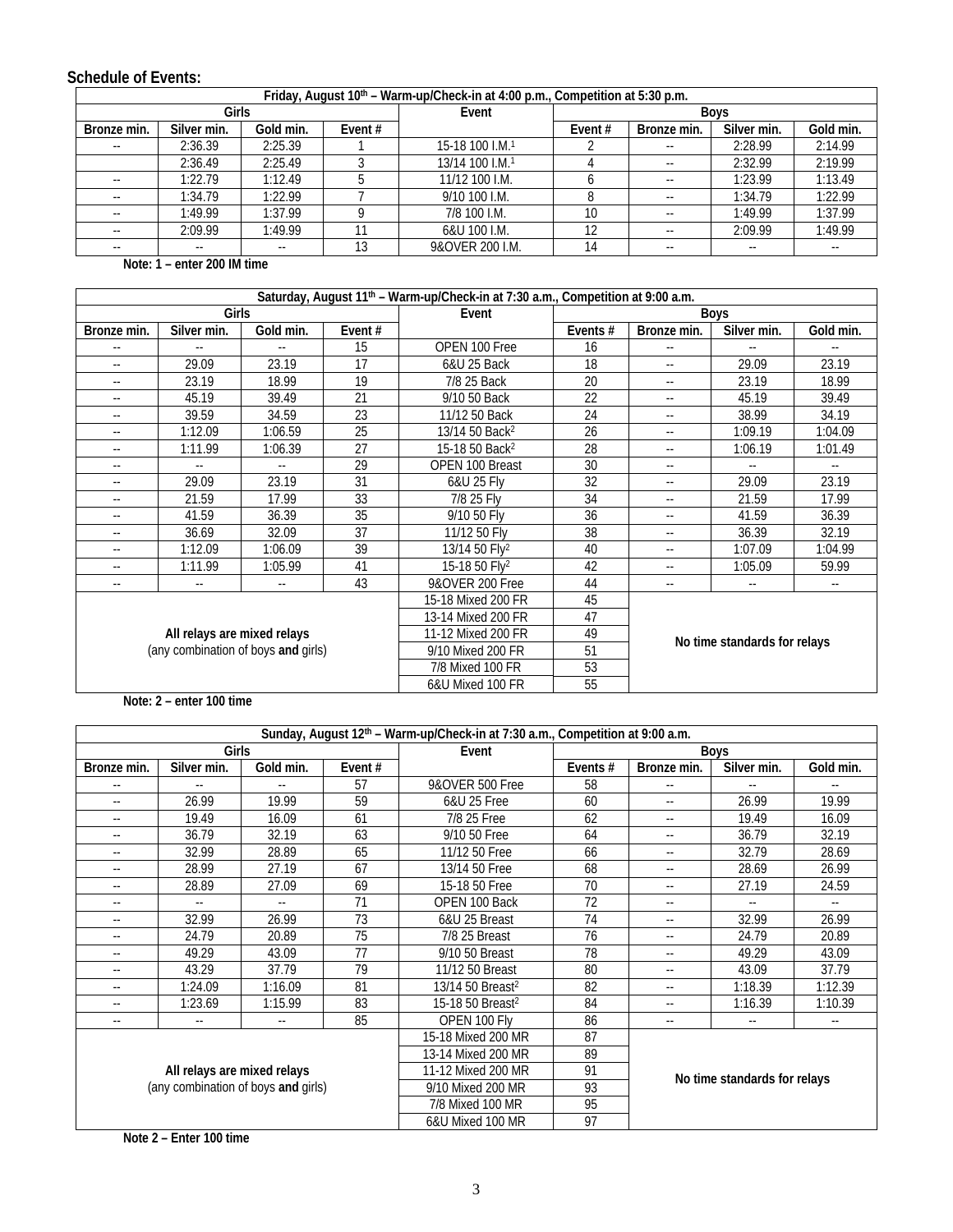|                         |   | Walnut Creek Aquabears Consolidated Entry Card                    |                |           |                                              |      |
|-------------------------|---|-------------------------------------------------------------------|----------------|-----------|----------------------------------------------|------|
|                         |   | <b>Summers End Swim Classic</b><br>August 9-11, 2013              |                |           |                                              |      |
| Name                    |   |                                                                   |                |           |                                              |      |
|                         |   |                                                                   |                |           |                                              |      |
| Last                    |   |                                                                   | First          |           |                                              | M.I. |
| Club Abbr.              |   | If unatt, team<br>abbr                                            |                | Club Name |                                              |      |
| Age                     |   | Date of Birth                                                     |                |           | <b>Amount Paid</b>                           |      |
| M<br>$\Box$<br>M<br>Sex | D | USA Swimming Registration # (for USA Swimming swimmers only)<br>F | F<br>Age Group | F         | $\mathbb M$                                  |      |
| Event#                  |   | Distance/Stroke                                                   |                |           | Entry Time (SCY)                             |      |
|                         |   |                                                                   |                |           | $1 - 1 - 1$                                  |      |
|                         |   |                                                                   |                |           | $\mathbb{Z}^n \times \mathbb{Z}^n$           |      |
|                         |   |                                                                   |                |           | Dealer Car                                   |      |
|                         |   |                                                                   |                |           | ÷                                            |      |
|                         |   |                                                                   |                |           | t.                                           |      |
|                         |   |                                                                   |                |           | ÷.                                           |      |
|                         |   |                                                                   |                |           | De Santo                                     |      |
|                         |   |                                                                   |                |           | Denver and                                   |      |
|                         |   |                                                                   |                |           | ÷                                            |      |
|                         |   |                                                                   |                |           |                                              |      |
|                         |   |                                                                   |                |           | ÷.                                           |      |
|                         |   |                                                                   |                |           | <b>Dentischen</b>                            |      |
|                         |   |                                                                   |                |           | # of Entries _________ x \$5.00 = __________ |      |
|                         |   |                                                                   |                |           | Participation Fee = ____\$8.00___            |      |
|                         |   |                                                                   |                |           | $Total = \_$                                 |      |
| Coach:                  |   |                                                                   |                |           |                                              |      |
| Swimmer's address:      |   |                                                                   |                |           |                                              |      |
| Phone:                  |   |                                                                   |                |           |                                              |      |

|                    |   | Walnut Creek Aquabears Consolidated Entry Card<br><b>Summers End Swim Classic</b> |           |           |                                            |      |
|--------------------|---|-----------------------------------------------------------------------------------|-----------|-----------|--------------------------------------------|------|
| Name               |   | August 9-11, 2013                                                                 |           |           |                                            |      |
|                    |   |                                                                                   |           |           |                                            |      |
| Last               |   |                                                                                   | First     |           |                                            | M.I. |
| Club Abbr.         |   | If unatt, team<br>abbr                                                            |           | Club Name |                                            |      |
| Age                |   | Date of Birth                                                                     |           |           | Amount Paid                                |      |
|                    |   | USA Swimming Registration # (for USA Swimming swimmers only)                      |           |           |                                            |      |
| M<br>$\Box$<br>M   | D | F                                                                                 | F         | F         | M                                          |      |
| Sex                |   |                                                                                   | Age Group |           |                                            |      |
| Event#             |   | Distance/Stroke                                                                   |           |           | Entry Time (SCY)                           |      |
|                    |   |                                                                                   |           |           | t                                          |      |
|                    |   |                                                                                   |           |           |                                            |      |
|                    |   |                                                                                   |           |           |                                            |      |
|                    |   |                                                                                   |           |           |                                            |      |
|                    |   |                                                                                   |           |           |                                            |      |
|                    |   |                                                                                   |           |           |                                            |      |
|                    |   |                                                                                   |           |           |                                            |      |
|                    |   |                                                                                   |           |           |                                            |      |
|                    |   |                                                                                   |           |           |                                            |      |
|                    |   |                                                                                   |           |           |                                            |      |
|                    |   |                                                                                   |           |           | ÷.                                         |      |
|                    |   |                                                                                   |           |           | D.                                         |      |
|                    |   |                                                                                   |           |           |                                            |      |
|                    |   |                                                                                   |           |           | # of Entries ________ x \$5.00 = _________ |      |
|                    |   |                                                                                   |           |           | Participation Fee = ____\$8.00___          |      |
|                    |   |                                                                                   |           |           | $Total = \_$                               |      |
| Coach:             |   |                                                                                   |           |           |                                            |      |
| Swimmer's address: |   |                                                                                   |           |           |                                            |      |
| Phone:             |   |                                                                                   |           |           |                                            |      |

|                    |   | <b>Summers End Swim Classic</b><br>August 9-11, 2013         |           |           |                                               |                  |
|--------------------|---|--------------------------------------------------------------|-----------|-----------|-----------------------------------------------|------------------|
| Name               |   |                                                              |           |           |                                               |                  |
|                    |   |                                                              |           |           |                                               |                  |
| Last               |   |                                                              | First     |           |                                               | M.I.             |
| Club Abbr.         |   | If unatt, team<br>abbr                                       |           | Club Name |                                               |                  |
| Age                |   | Date of Birth                                                |           |           | <b>Amount Paid</b>                            |                  |
|                    |   | USA Swimming Registration # (for USA Swimming swimmers only) |           |           |                                               |                  |
| M<br>$\Box$        | D | Ē                                                            | Ē         | F.        | M                                             |                  |
| Sex                |   |                                                              | Age Group |           |                                               |                  |
|                    |   |                                                              |           |           |                                               |                  |
| Event#             |   | Distance/Stroke                                              |           |           |                                               | Entry Time (SCY) |
|                    |   |                                                              |           |           |                                               |                  |
|                    |   |                                                              |           |           |                                               |                  |
|                    |   |                                                              |           |           |                                               |                  |
|                    |   |                                                              |           |           |                                               |                  |
|                    |   |                                                              |           |           |                                               |                  |
|                    |   |                                                              |           |           |                                               |                  |
|                    |   |                                                              |           |           |                                               |                  |
|                    |   |                                                              |           |           | t in                                          |                  |
|                    |   |                                                              |           |           | i i                                           |                  |
|                    |   |                                                              |           |           |                                               |                  |
|                    |   |                                                              |           |           |                                               |                  |
|                    |   |                                                              |           |           |                                               |                  |
|                    |   |                                                              |           |           | t.                                            |                  |
|                    |   |                                                              |           |           | # of Entries _________ x \$5.00 = ___________ |                  |
|                    |   |                                                              |           |           | Participation Fee = ____\$8.00___             |                  |
|                    |   |                                                              |           |           | $Total =$                                     |                  |
| Coach:             |   |                                                              |           |           |                                               |                  |
| Swimmer's address: |   |                                                              |           |           |                                               |                  |
|                    |   |                                                              |           |           |                                               |                  |